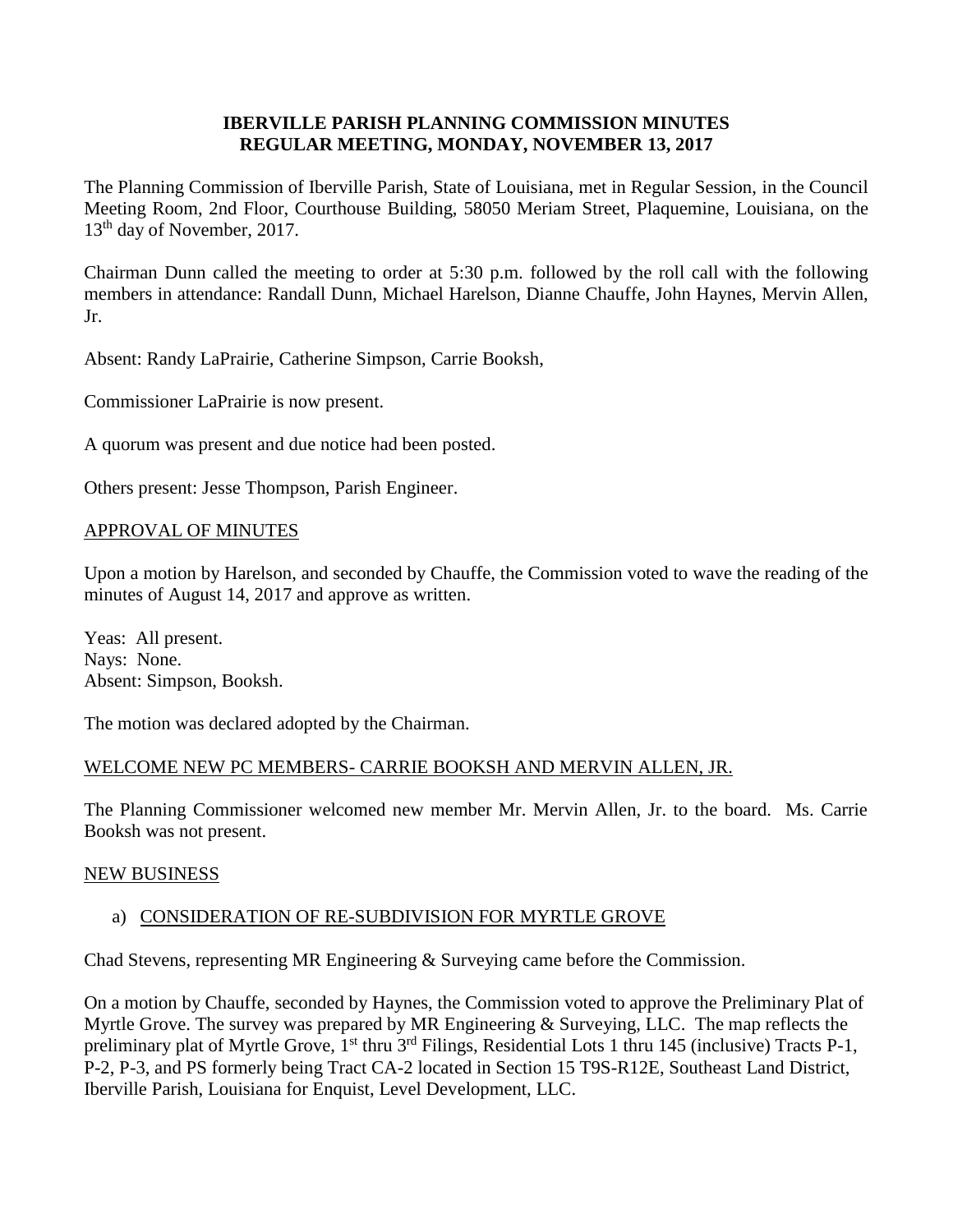Yeas: All present. Nays: None. Absent: Simpson, Booksh.

The motion was declared adopted by the Chairman.

## b) CONSIDERATION OF EXCHANGE OF PROPERTY FOR KURT BUHLER

On a motion by Dunn, seconded by LaPrairie, the Commission voted to approve the consideration of an exchange of property contingent clarification of the restrictions. The map reflects the exchange of property between Lots X-1-A-1 & X-1-A-1-B of the Anding Property to create Lots X-1-A-1-A-1 & X-1-A-1-B-1 located in Section 17, T8S, R1E, Iberville Parish, Louisiana for Kurt Buhler.

Yeas: All present. Nays: None. Absent: Simpson, Booksh.

The motion was declared adopted by the Chairman.

#### OLD BUSINESS

## a) CONSIDERATION OF RE-SUBDIVISION FOR TARA & RICKY JONES

Chairman Dunn stated no one was present for this agenda item. Jesse Thompson, Parish Engineer will contact the properties owners for an update on consideration of re-subdivision.

The Commission removed this agenda item until the owner requests to be added back on.

#### ADDENDUM

None.

#### DISCUSSIONS

## A) Consideration of re-subdivision for Kenneth Blanchard / Debra Porter Smith / Galloway Law Firm

This agenda item was previously approved at the August 14, 2017 meeting but the map has not met the clarifications requested by the Planning Commission and the Parish Engineer.

B) Updated Appendix B- Application Fee Schedule

Chairman Dunn stated the Clerk of Court's recording fees have increased to \$150, due to a uniform increase throughout the State of Louisiana. He is requesting the Planning Commission to please review